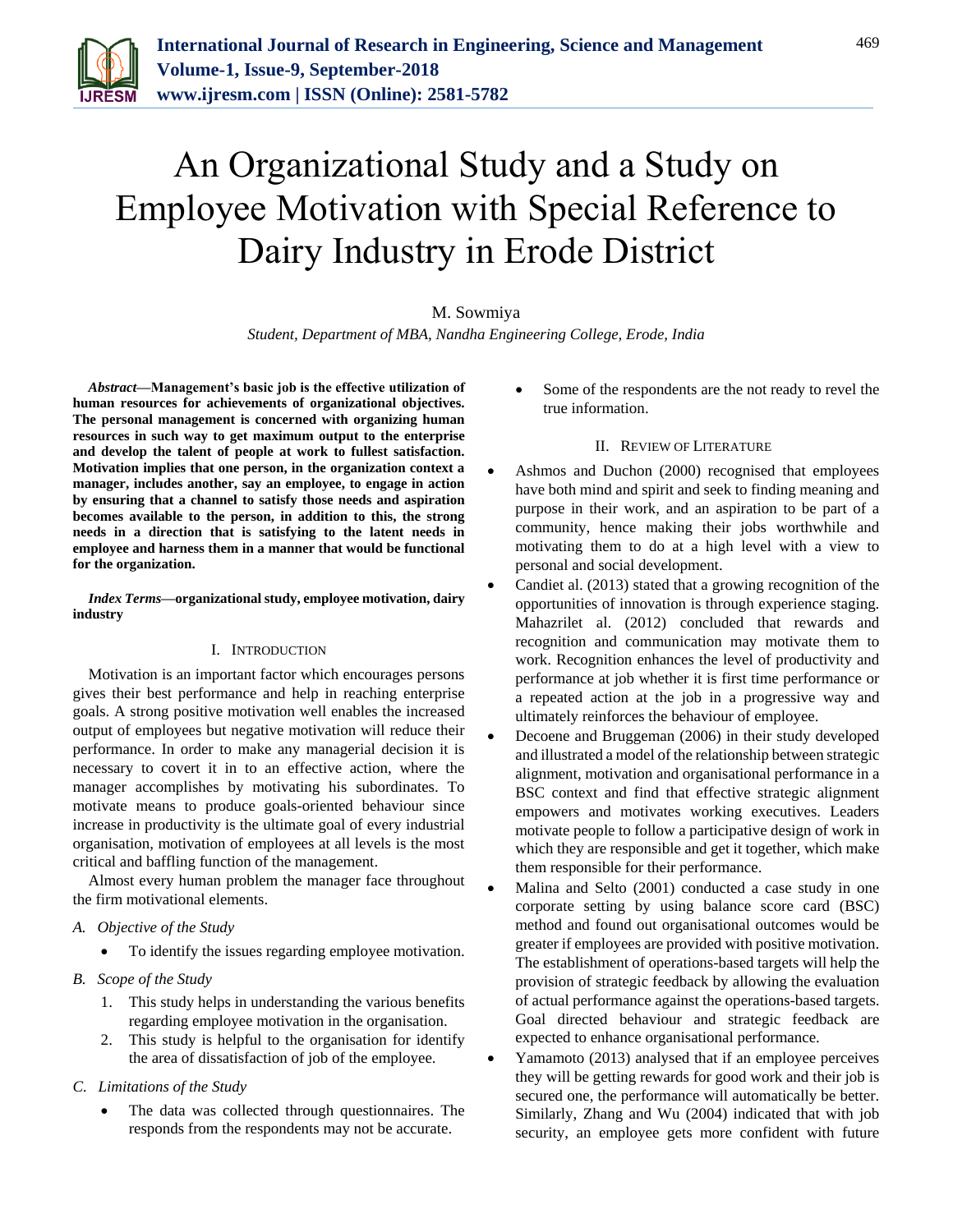

career and they put their most efforts to achieve the objectives of the organisation. So, we can say job satisfaction is the most influential tool of motivation and put the employee very far off from mental tension and he gives his best to the organisation, ultimately it leads to profit maximization.

#### III. RESEARCH METHODOLOGY

The pattern in which a reach is carried out to arrive at a conclusion or to final new relationship which particular framework is called research methodology.

Research methodology also refers to the various sequence are steps to be adopted by a researcher to study a problem with certain objective in view.

#### IV. RESEARCH DESIGN

- A master plan that specifies the method and procedure for collecting and analysing needed information.
- A research design is frame work or blueprint for conducting the research project.

# V. TYPES OF RESEARCH

*Descriptive Research:*

- It is a fact-finding investigation with adequate interpretation.
- It focuses on particular aspects or dimensions of the problem

# *Population Size:* The population size is 147.

#### *Sampling Size:*

This refers to the number of items to be selected from the universe to constitute a sample. The sample size for this study was taken as 50.

# *Data Collection Method:*

*1. Primary Method:* 

These are the data which are collected for the first time directly by the researcher for the specific study undertaken by her.

In this research, primary data are collected directly from the respondent by using questionnaire.

#### 2. *Secondary Method:*

These are the data already collected and used by someone preciously.

In this research review of literature, details of the industry are collected from the internet.

*Statistical Tools Used:*

To analyse and interpret collected data the following Simple percentage, Ranking, Henry Garret method and Chi-square were used.

# *Formula:*

Percentage analysis = (number of respondents/ total number of respondents)\*100

*Henry Garrett Ranking:*

Garrett's ranking technique to find out the most significant factor which influences the respondents; Garrett's ranking technique was used. As per this method, respondents have been asked to assign the rank for all factors and the outcomes of such ranking have been converted into score value with the help of the following,

*Formula:*

Percent position  $= 100(Ri-0.5)$  NJ

Where  $Rij = Rank$  given for the ith variable by jth respondents.  $Nj$  = Number of variable ranked by jth respondents.

#### VI. DATA ANALYSIS

| DEMOGRAPHIC PROFILE OF THE RESPONDENTS |                  |                       |            |  |  |  |
|----------------------------------------|------------------|-----------------------|------------|--|--|--|
| Details of the respondents             |                  | No. of<br>respondents | percentage |  |  |  |
| Gender                                 | Male             | 45                    | 90         |  |  |  |
|                                        | Female           | 05                    | 10         |  |  |  |
|                                        | <b>Total</b>     | 50                    | 100        |  |  |  |
| Age                                    | $20 - 30$        | 43                    | 86         |  |  |  |
|                                        | 30-40            | 07                    | 14         |  |  |  |
|                                        | Above 40         | $00\,$                | 00         |  |  |  |
|                                        | <b>Total</b>     | 50                    | 100        |  |  |  |
|                                        | Illiterate       | 19                    | 38         |  |  |  |
| Education                              | <b>HSC</b>       | 07                    | 14         |  |  |  |
| qualifications                         | Diploma          | 13                    | 26         |  |  |  |
|                                        | UG               | 05                    | 10         |  |  |  |
|                                        | PG               | 06                    | 12         |  |  |  |
|                                        | <b>Total</b>     | 50                    | 100        |  |  |  |
| Marital status                         | Married          | 15                    | 30         |  |  |  |
|                                        | Unmarried        | 35                    | 70         |  |  |  |
|                                        | <b>Total</b>     | 50                    | 100        |  |  |  |
|                                        | Below<br>10000   | 12                    | 24         |  |  |  |
|                                        | 10000-<br>20000  | 32                    | 64         |  |  |  |
| Income                                 | 20000-<br>30000  | 04                    | 08         |  |  |  |
|                                        | Above<br>30000   | 02                    | 04         |  |  |  |
|                                        | <b>Total</b>     | 50                    | 100        |  |  |  |
|                                        | Below 1<br>years | 14                    | 28         |  |  |  |
| Experience                             | 1-3 years        | 27                    | 54         |  |  |  |
|                                        | 3-5 years        | 07                    | 14         |  |  |  |
|                                        | Above 5<br>years | 02                    | 04         |  |  |  |
|                                        | <b>Total</b>     | 50                    | 100        |  |  |  |

Source: Primary Data

#### VII. RANKING METHOD

*Interpretation:*

From Table-2, it is evident that, "Lack of employee's reward/pay" ranked as no.1 with the total score of 894 points, "Lack of adequate materials" ranked as no. 2 with the total score of 800 points, "Lack of challenging" ranked as no. 3 with the total score of 644 points, "Unclear expectation" ranked as no.4 with the total score of 489 point" Poor leadership structure" ranked as no. 5 with the total score of 392 points, "Work place